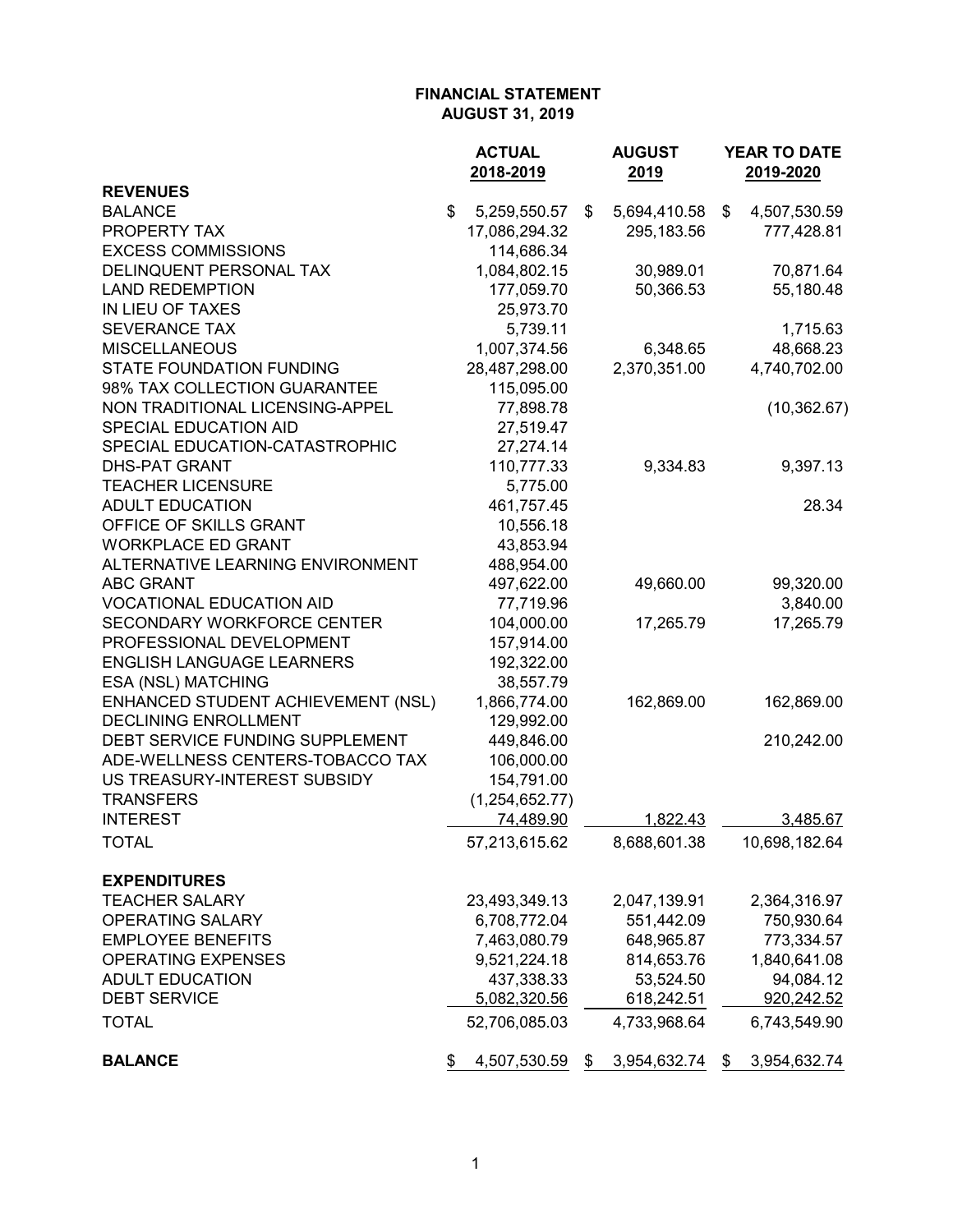|                                                                                                         | <b>ACTUAL</b><br>2018-2019 | <b>AUGUST</b><br>2019 | YEAR TO DATE<br>2019-2020 |
|---------------------------------------------------------------------------------------------------------|----------------------------|-----------------------|---------------------------|
|                                                                                                         | <b>BUILDING FUND</b>       |                       |                           |
| <b>REVENUES</b>                                                                                         |                            |                       |                           |
| <b>BALANCE</b><br><b>GOOD FAITH DEPOSIT</b>                                                             | 11,493,672.12<br>\$        | 4,204,868.41<br>\$    | \$<br>4,792,375.09        |
| <b>ACADEMIC FACILITIES PARTNERSHIP</b><br><b>DEBT SAVINGS TRANSFER</b><br>NET REMAINING REFUNDING BONDS | 2,409,789.09               |                       | 758,215.17                |
| <b>INTEREST</b>                                                                                         | 93,275.78                  | 8,995.54              | 17,691.61                 |
| DONATIONS-TURF/SCOREBOARD<br><b>REFUND PRIOR YEAR EXPENDITURES</b>                                      | 32,500.00                  | 160,000.00            | 160,000.00                |
| TRANSFER-OPERATING                                                                                      | 1,000,000.00               |                       |                           |
| <b>TRANSFERS-TURF</b>                                                                                   | 22,500.00                  |                       |                           |
| <b>TOTAL</b>                                                                                            | 15,051,736.99              | 4,373,863.95          | 5,728,281.87              |
| <b>EXPENDITURES</b>                                                                                     |                            |                       |                           |
| <b>LAND</b>                                                                                             | 992,078.39                 |                       |                           |
| PURCHASED SERVICES                                                                                      | 784,691.76                 | 26,657.01             | 49,538.35                 |
| <b>EQUIPMENT &amp; FURNITURE</b>                                                                        | 173,926.72                 | 348,258.75            | 405,731.53                |
| <b>BUILDINGS-REMODELING</b>                                                                             | 7,823.00                   |                       |                           |
| <b>BUILDINGS-NEW &amp; ADDITIONS</b><br><b>RENTAL-EQUIPMENT &amp; VEHICLES</b><br><b>FEES</b>           | 7,227,103.03               | 413,640.45            | 1,319,705.80              |
| <b>SUPPLIES</b>                                                                                         | 60,873.66                  | 5,518.23              | 20,508.68                 |
| <b>IMPROVEMENTS</b>                                                                                     | 1,012,865.34               | 221,957.00            | 574,965.00                |
| <b>TOTAL</b>                                                                                            | 10,259,361.90              | 1,016,031.44          | 2,370,449.36              |
| <b>BALANCE</b>                                                                                          | 4,792,375.09               | 3,357,832.51          | 3,357,832.51              |
|                                                                                                         |                            |                       |                           |
| <b>BALANCE</b>                                                                                          | 2,660,530.00               | 3,003,505.70          | 3,003,505.70              |
| <b>INTEREST</b><br><b>TRANSFERS</b>                                                                     | 63,997.12<br>278,978.58    |                       |                           |
| <b>SINKING FUND PAYMENTS</b>                                                                            |                            |                       |                           |
| <b>BALANCE</b>                                                                                          | 3,003,505.70               | 3,003,505.70          | 3,003,505.70              |
| <b>TOTAL BUILDING FUND</b>                                                                              | 7,795,880.79<br>\$         | 6,361,338.21<br>\$    | 6,361,338.21<br>\$        |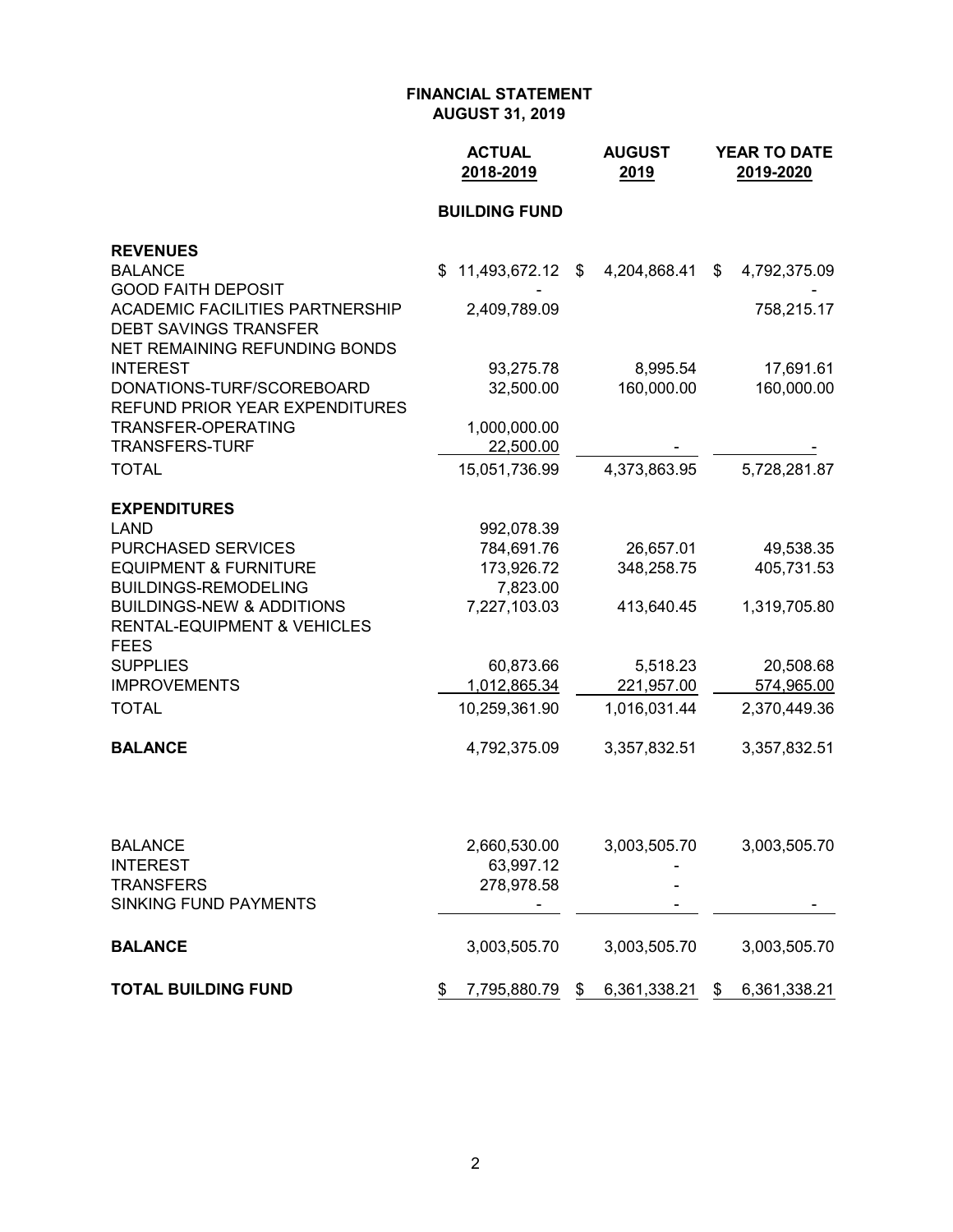### **ACTUAL AUGUST YEAR TO DATE 2018-2019 2019 2019-2020**

#### **BUILDING FUND-ADULT EDUCATION**

| <b>REVENUES</b>                      |                   |   |             |                |
|--------------------------------------|-------------------|---|-------------|----------------|
| <b>BALANCE</b>                       | \$<br>7,161.00 \$ |   | 4,989.10 \$ | 4,989.10       |
| <b>GENERAL IMPROVEMENT PAYMENT</b>   |                   |   |             |                |
| <b>REFUND PRIOR YEAR EXPENDITURE</b> |                   |   |             |                |
| <b>TOTAL</b>                         | 7,161.00          |   | 4,989.10    | 4,989.10       |
| <b>EXPENDITURES</b>                  |                   |   |             |                |
| <b>ARCHITECT &amp; ENGINEERS</b>     |                   |   |             |                |
| <b>PURCHASED SERVICES</b>            |                   |   |             |                |
| <b>LAND &amp; IMPROVEMENTS</b>       |                   |   |             |                |
| <b>BUILDINGS-NEW &amp; ADDITIONS</b> |                   |   |             |                |
| <b>SUPPLIES</b>                      | 489.54            |   |             |                |
| <b>EQUIPMENT</b>                     | 1,682.36          |   |             |                |
| <b>TOTAL</b>                         | 2,171.90          |   |             |                |
| <b>BALANCE</b>                       | \$<br>4,989.10    | S | 4,989.10    | \$<br>4,989.10 |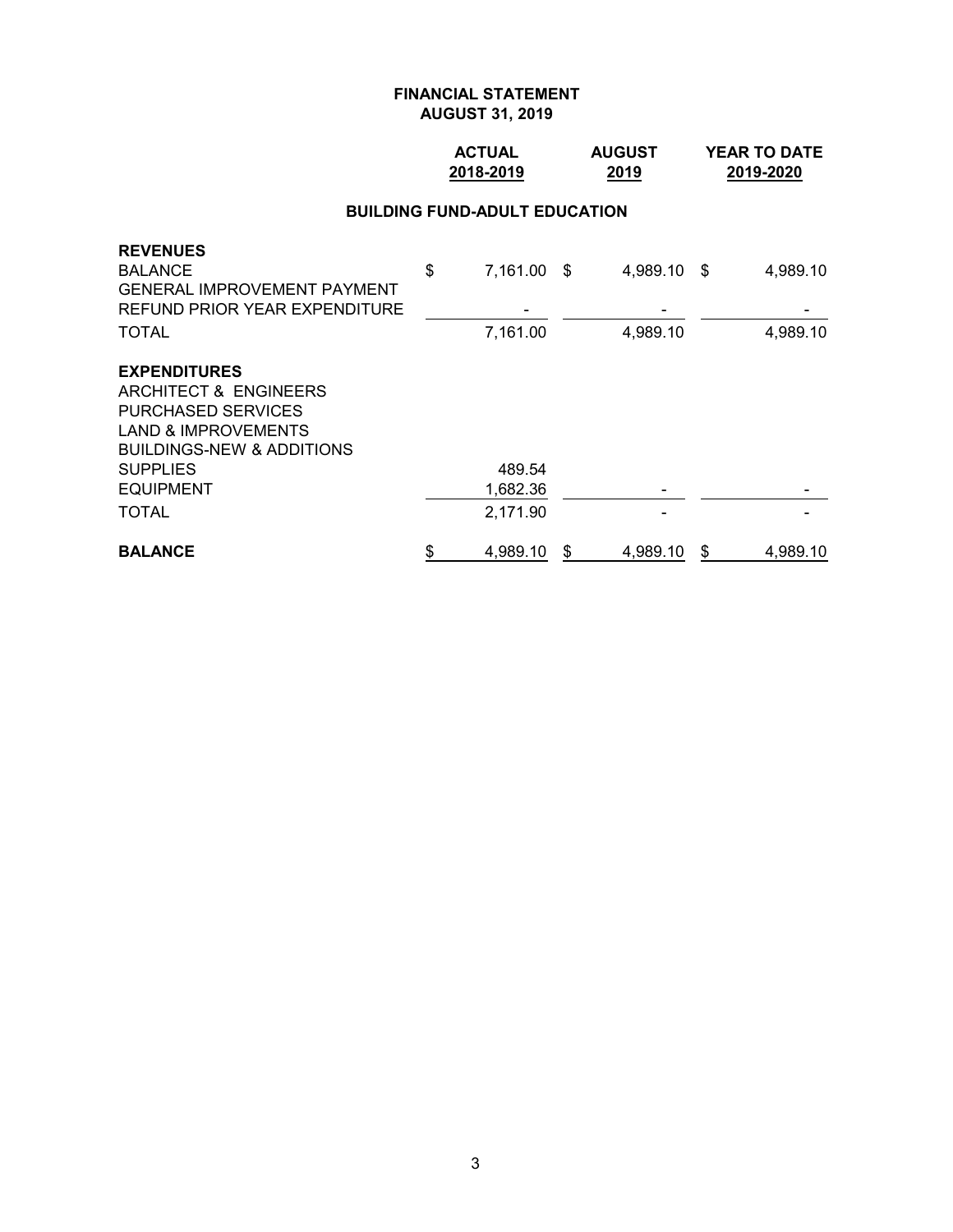| <b>ACTUAL</b> | <b>AUGUST</b> | <b>YEAR TO DATE</b> |
|---------------|---------------|---------------------|
| 2018-2019     | 2019          | 2019-2020           |

# **FEDERAL PROGRAMS**

| <b>REVENUES</b>           |                  |                          |                     |
|---------------------------|------------------|--------------------------|---------------------|
| <b>BALANCE</b>            | \$<br>212,872.68 | \$<br>$(102, 842.15)$ \$ | 190,486.36          |
| TITLE I.                  | 1,433,494.60     |                          | (41,082.02)         |
| ARKANSAS MEDICAID PROGRAM | 101,575.92       |                          |                     |
| TITLE VI-B, ESEA          | 1,205,289.23     |                          | (82,078.65)         |
| <b>ARMAC</b>              | 217,267.31       |                          | 49,611.52           |
| TITLE I, MIGRANT          | 163,667.95       |                          | (33, 247.93)        |
| <b>TITLE IIA</b>          | 219,852.00       |                          |                     |
| <b>TITLE III</b>          | 71,350.51        |                          | (3,041.84)          |
| <b>TITLE IV</b>           | 94,231.75        |                          | (41, 452.99)        |
| <b>ROTC REIMBURSEMENT</b> | 12,771.81        |                          | 393.21              |
| <b>ADULT ED</b>           | 106,193.63       | 7,942.94                 | 7,942.94            |
| <b>TOTAL</b>              | 3,838,567.39     | (94, 899.21)             | 47,530.60           |
| <b>EXPENDITURES</b>       |                  |                          |                     |
| <b>TITLE I</b>            | 1,799,272.71     | 107,438.56               | 220,561.19          |
| ARKANSAS MEDICAID PROGRAM | 120,644.64       | 353.33                   | 353.33              |
| <b>ARMAC</b>              | 107,213.98       | 21,742.75                | 24,632.11           |
| TITLE VI-B PASSTHRU       | 1,205,289.23     | 165,763.51               | 174,186.65          |
| TITLE I, MIGRANT          | 163,667.95       | 9,717.86                 | 9,717.86            |
| <b>ROTC</b>               | 12,771.81        | 2,150.44                 | 2,150.44            |
| <b>ADULT EDUCATION</b>    | 106,193.63       | 13,116.90                | 26,313.88           |
| <b>TITLE III</b>          | 72,018.33        | 372.27                   | 492.92              |
| <b>TITLE IV</b>           | 61,008.75        | 806.23                   | 5,483.28            |
| <b>TOTAL</b>              | 3,648,081.03     | 321,461.85               | 463,891.66          |
| <b>BALANCE</b>            | \$<br>190,486.36 | \$<br>(416, 361.06)      | \$<br>(416, 361.06) |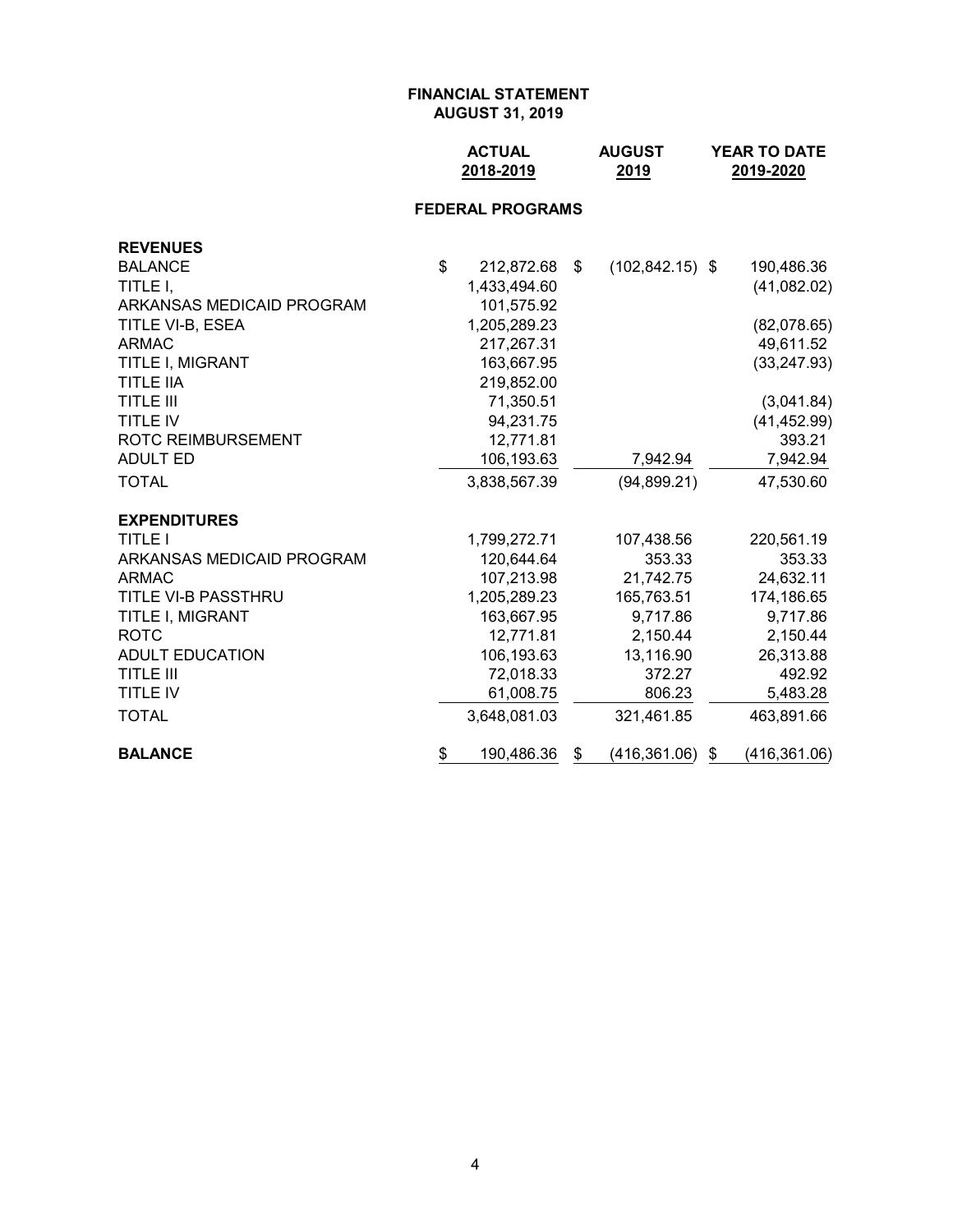| <b>ACTUAL</b> | <b>AUGUST</b> | <b>YEAR TO DATE</b> |
|---------------|---------------|---------------------|
| 2018-2019     | 2019          | 2019-2020           |

# **SCHOOL LUNCH PROGRAM**

| <b>REVENUES</b>                |                     |                  |      |                 |
|--------------------------------|---------------------|------------------|------|-----------------|
| <b>BALANCE</b>                 | \$<br>840,932.29 \$ | 837,801.03       | - \$ | 857, 133.54     |
| LUNCH & BREAKFAST SALES        | 319,386.90          | 25,112.31        |      | 25,106.62       |
| <b>REIMBURSEMENT</b>           | 2,193,899.87        |                  |      |                 |
| <b>LOANS RECEIVED (REPAID)</b> |                     |                  |      |                 |
| OTHER INCOME                   | 127,847.12          | 16,018.28        |      | 30,510.98       |
| <b>TOTAL</b>                   | 3,482,066.18        | 878,931.62       |      | 912,751.14      |
| <b>EXPENDITURES</b>            |                     |                  |      |                 |
| <b>SALARIES</b>                | 1,239,614.90        | 105,040.28       |      | 128,662.75      |
| <b>BENEFITS</b>                | 348,695.80          | 30,464.25        |      | 35,970.05       |
| <b>FOOD PURCHASES</b>          | 905,954.92          | 6,848.33         |      | 6,848.33        |
| <b>OTHER EXPENSES</b>          | 130,667.02          | 30,334.13        |      | 35,025.38       |
| <b>TOTAL</b>                   | 2,624,932.64        | 172,686.99       |      | 206,506.51      |
| <b>BALANCE</b>                 | \$<br>857,133.54    | \$<br>706,244.63 | \$   | 706,244.63      |
| <b>TOTAL BALANCES</b>          | \$13,356,020.38     | \$10,610,843.62  |      | \$10,610,843.62 |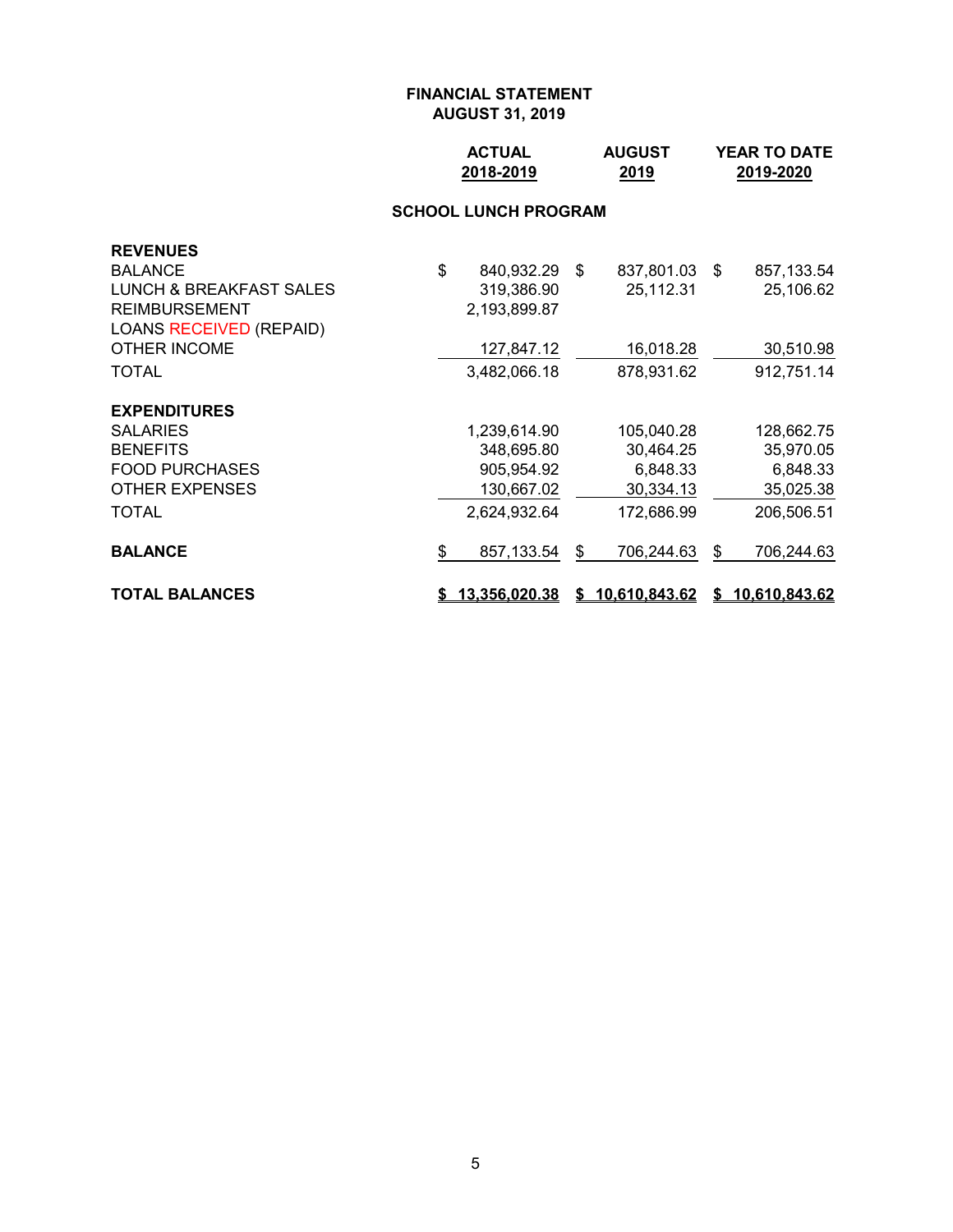| <b>ACTUAL</b> | <b>AUGUST</b> | <b>YEAR TO DATE</b> |
|---------------|---------------|---------------------|
| 2018-2019     | 2019          | 2019-2020           |

# **SCHOOL ACTIVITY ACCOUNTS**

| <b>REVENUES</b>                 |                     |            |    |            |
|---------------------------------|---------------------|------------|----|------------|
| <b>BALANCE</b>                  | \$<br>624,151.40 \$ | 620,585.83 | -S | 614,405.62 |
| <b>ADMISSIONS</b>               | 188,673.20          | 5,892.00   |    | 10,502.00  |
| SCHOOL SPONSORED SALES          | 144,181.02          | 3,327.75   |    | 3,880.25   |
| STUDENT SPONSORED SALES         | 225,418.28          | 8,043.38   |    | 10,368.38  |
| OTHER STUDENT ACTIVITIES        | 185,516.55          | 31,402.22  |    | 52,792.75  |
| OTHER COMMUNITY SERVICES        | 20,807.21           | 1,000.00   |    | 1,175.00   |
| <b>PRIVATE CONTRIBUTIONS</b>    | 191,598.20          | 15,239.26  |    | 31,223.66  |
| <b>MISCELLANEOUS</b>            | 19,618.78           | 13.00      |    | 1,137.07   |
| TOTAL                           | 1,599,964.64        | 685,503.44 |    | 725,484.73 |
| <b>EXPENDITURES</b>             |                     |            |    |            |
| <b>PURCHASES SERVICES</b>       | 252,475.61          | 9,113.75   |    | 38,414.38  |
| <b>SUPPLIES &amp; MATERIALS</b> | 623,438.97          | 33,034.53  |    | 33,923.31  |
| <b>FIXED ASSETS</b>             | 24,069.09           | (154.38)   |    | 7,802.50   |
| <b>DUES &amp; FEES</b>          | 85,575.35           | 1,195.60   |    | 3,030.60   |
|                                 | 985,559.02          | 43,189.50  |    | 83,170.79  |
| <b>BALANCE</b>                  | 614,405.62          | 642,313.94 |    | 642,313.94 |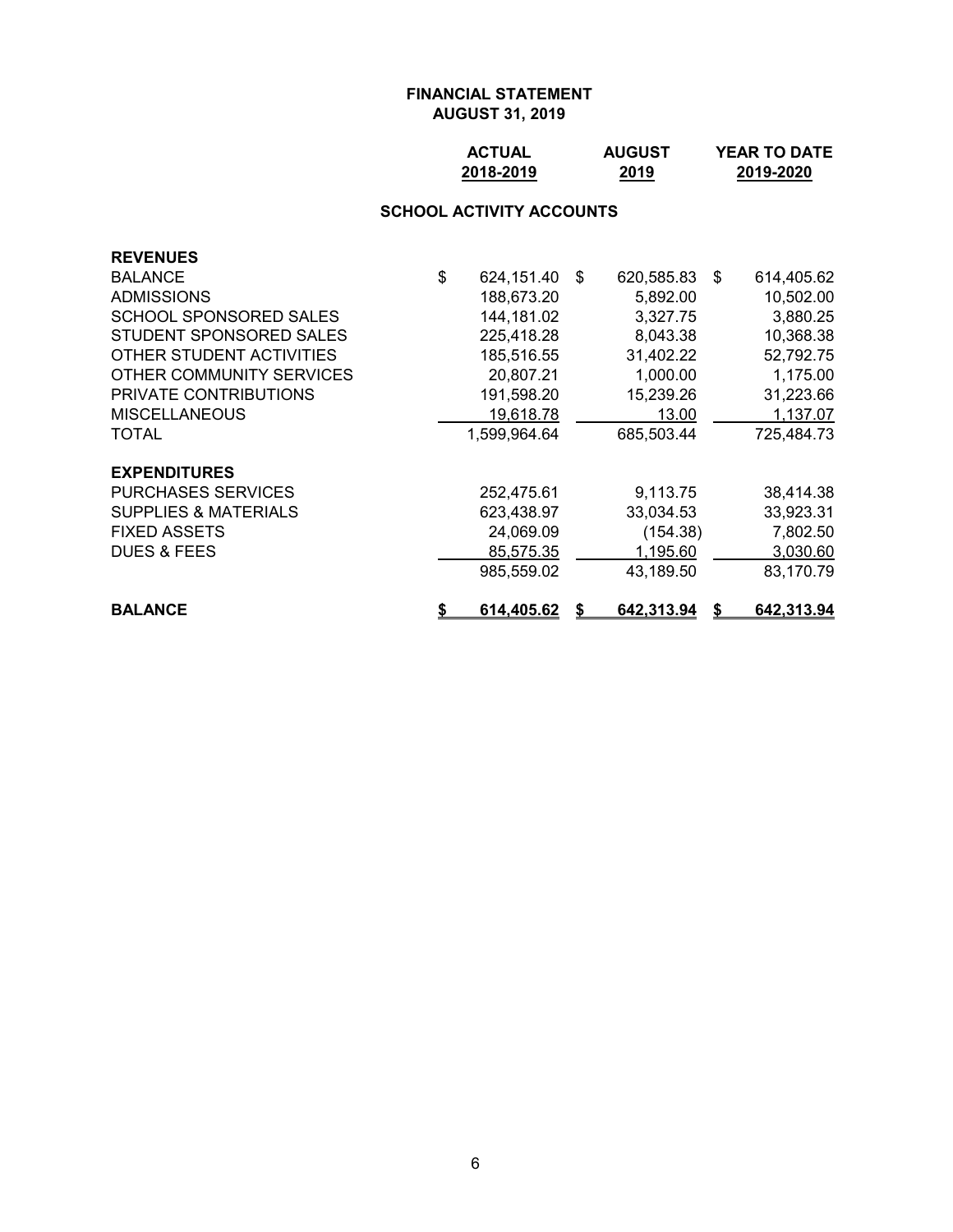#### **CITIZENS BANK ACCOUNT BALANCES AUGUST 31, 2019**

CHECKING ACCOUNT #0376886401 \$2,798,755.98

#### **SCHEDULE OF INVESTMENTS AUGUST 31, 2019**

PURCHASED CERTIFICATE OF DEPOSIT 8/04/2019 IN THE AMOUNT OF \$8,156,325.05 AT A RATE OF 1.16% MATURING 9/04/2019 \$ 5,656,325.05

\$ 5,656,325.05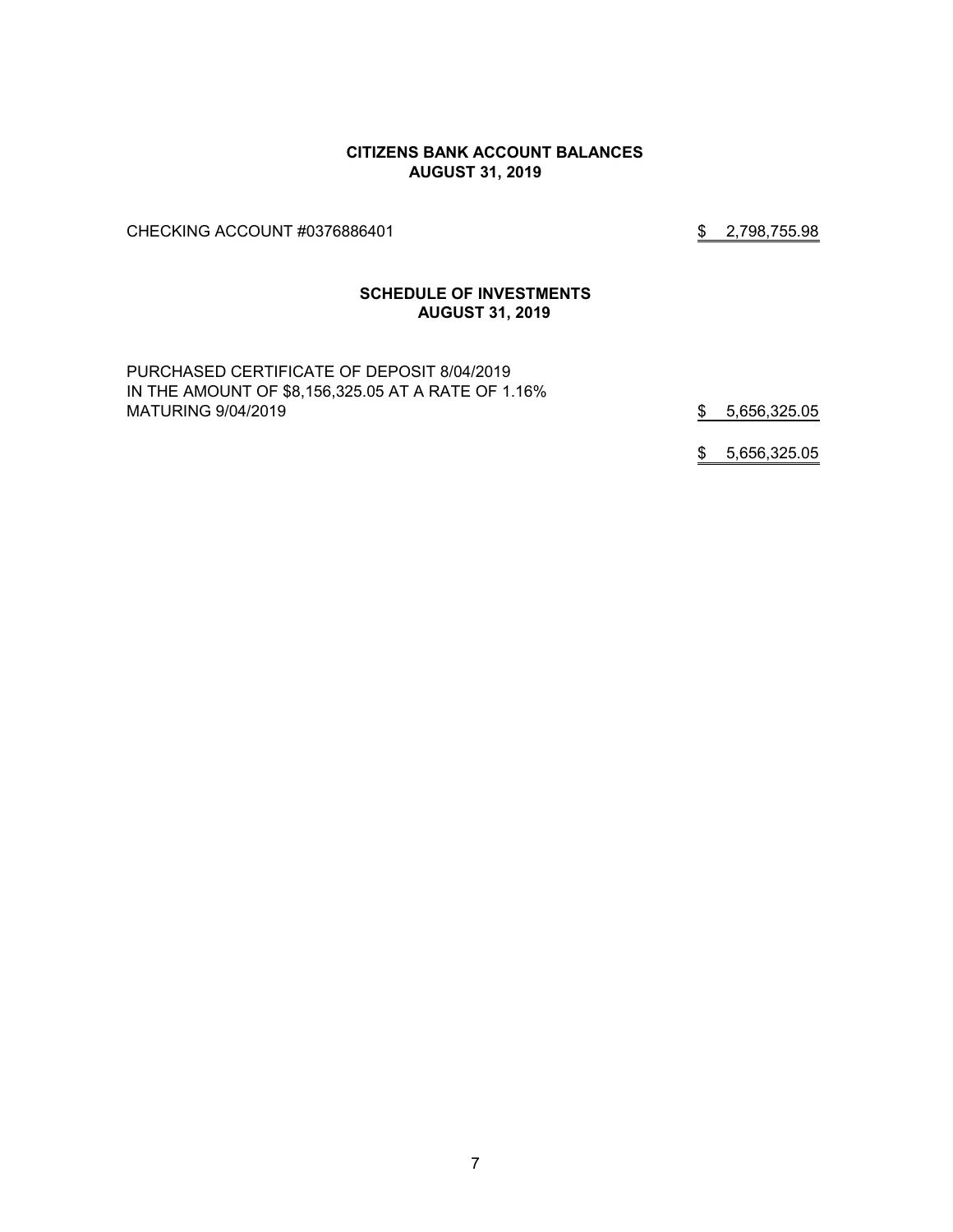# **MISCELLANEOUS INCOME ACCOUNT ANALYSIS AUGUST 2019**

| <b>OPERATING FUNDS</b>                               | <b>AUGUST</b>  | YEAR TO DATE     |
|------------------------------------------------------|----------------|------------------|
| <b>G/T ADVANCED PLACEMENT</b>                        |                |                  |
| <b>ISEP GRANT</b>                                    |                |                  |
| <b>RISE ACADEMY</b>                                  |                |                  |
| PRIVATE DONATIONS                                    |                |                  |
| PRESCHOOL AFTER HOURS CARE                           |                |                  |
| <b>EARLY CARE &amp; EDUCATION GRANT</b>              |                |                  |
| AR SCHOOL RECOGNITION                                |                |                  |
| <b>GENERAL IMPROVEMENT FUND GRANT-ADULT ED</b>       |                |                  |
| NEW CTE PROGRAM START UP GRANTS                      |                |                  |
| <b>FACILITIES &amp; TRANSPORTATION REIMBURSEMENT</b> |                |                  |
| PERCENTAGE THEATER ADMISSIONS                        |                |                  |
| <b>MASCOT ROYALTIES</b>                              |                |                  |
| <b>HALL OF HONOR</b>                                 |                |                  |
| <b>REIMBURSEMENT FEES</b>                            |                |                  |
| PRIOR YEAR LUNCH CHARGES                             | 660.70         | 850.10           |
| <b>GAME &amp; FISH GRANT</b>                         |                |                  |
| <b>REFUND PRIOR YEAR EXPENSES</b>                    | 5,498.31       | 33,334.19        |
| CAREER NEW PROGRAM START UP                          |                |                  |
| EMPLOYEE JURY/SUBPOENA FEES                          |                |                  |
| HANNA OIL-GAS & ROYALTY                              | 1.00           | 1.00             |
| STEPHENS PRODUCTION-GAS ROYALTIES                    |                | 66.14            |
| WAELDER OIL & GAS-GAS ROYALTIES                      |                |                  |
| <b>XTO ENERGY-GAS ROYALTY</b>                        | 188.64         | 415.90           |
| SALE OF FIXED ASSETS & SUPPLIES                      |                |                  |
| <b>REBATE</b>                                        |                |                  |
| ATU-REIMBURSEMENT CONCURRENT CREDIT                  |                |                  |
| JATC-FEES                                            |                |                  |
| PAYROLL REIMBURSEMENT-TRANSFER                       |                |                  |
| FEDERAL FLOOD CONTROL                                |                |                  |
| <b>FEDERAL MINERAL LEASE</b>                         |                | 5.90             |
| PROPERTY DAMAGES REIMBURSEMENTS                      |                |                  |
| <b>ETS HONORARIUM</b>                                |                |                  |
| <b>USAC E-RATE</b>                                   |                |                  |
| <b>BLUEBIRD WNC445 SPECTRUM LEASE</b>                |                | 13,995.00        |
| <b>PHOTOGRAPHY</b>                                   |                |                  |
|                                                      |                |                  |
| <b>TOTAL</b>                                         | \$<br>6,348.65 | -\$<br>48,668.23 |